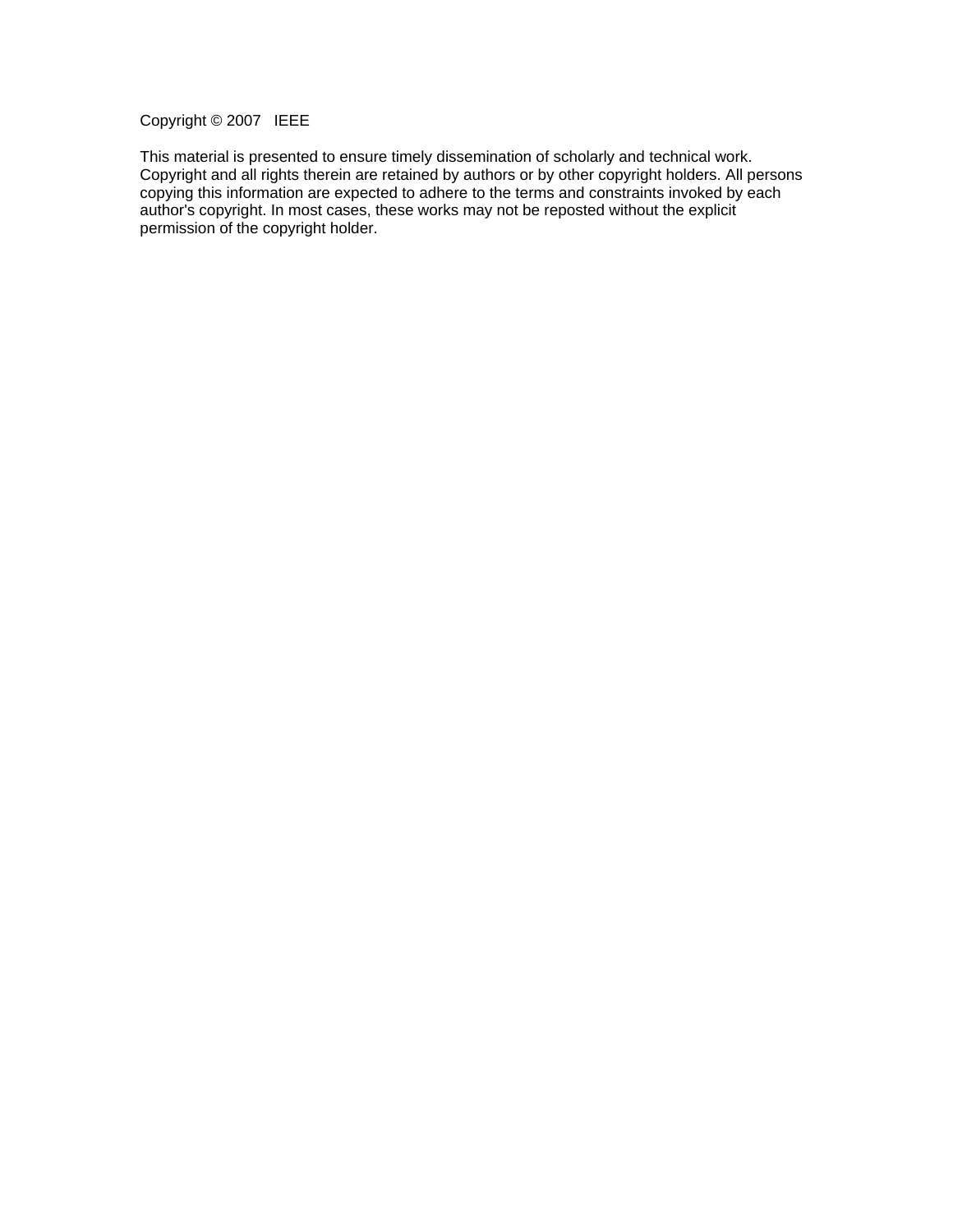# An Integrating Text Retrieval Framework for Digital Ecosystems Paradigm

Dengya Zhu and Heinz Dreher

Curtin University of Technology, GPO Box U1987, 6845 Perth, Western Australia, e-mail: dengya.zhu@postgrad.curtin.edu.au, h.dreher@curtin.edu.au

*Abstract***—The purpose of the research is to provide effective information retrieval services for digital 'organisms' in a digital ecosystem by leveraging the power of Web searching technology. A novel integrating digital ecosystem search framework (a new digital organism) is proposed which employs the Web search technology and traditional database searching techniques to provide economic organisms with comprehensive, dynamic, and organization-oriented information retrieval ranging from the Internet to personal (semantic) desktop.** 

*Index Terms***—information retrieval, self-organizing search, categorization, crawler.** 

# **I. INTRODUCTION**

With the increasing emphasis on a digital ecosystem view of Information Systems worlds there is scope to create and adapt search functions to suit this new environment. To satisfy individual organisms, searches will need to be highly specialised both in query formulation and results presentation. There needs to be flexibility to connect to a variety of knowledge repositories, consult knowledge structuring schemas in the form of ontologies, thesauri, taxonomies and the like, and the ability to construct and interact with organism-specific and organisation-oriented ontological filters which act to sieve out relevant items and to pre-select relevant candidate items. As an organism searches it learns how to adapt to the environment with which it is interacting both to facilitate the current search but also to inform future search activity. A truly digital ecosystem-aware search system would provide for learning such self-organising and accommodating behaviour.

To survive in the digital ecosystem, an organization should adapt the digitalization trends, and strive to leverage their data for competitive advantage [5]. Within this ecosystem, information publication on the Web is for an organization akin to a person making him/herself known to others via personal presentations; and information retrieval for an organization is akin to a person learning and acquiring knowledge about the ecosystem environment upon which survival depends. In this scenario, information processes and services are at the core of digital ecosystem.

[5] state that there are three existing toolkits for enterprise searchers. The first type is *raw search engines*, such as the Open Source Apache project Lucene [14][19] which handles Boolean logic, fuzzy queries, stemming, indexing, and hit highlighting. Commercial providers may add an entity extractor, thesaurus, automated classification and other key features. The second type is *intranet appliances* which are low-customization boxes that can simply plug into a network, point to a data source, and compile indexes. The enterprise search products of Google and Thunderstone are available now and reviews are positive [1][12][13][29]. *Desktop search* is the third type searching tool that focuses on searching of e-mails, local files, instant messaging history, Web history, contacts and more. It is suggested that to solve enterprise-scale problems, a searching system should combine tagging, categorization, and navigation to improve the overall experience for end users. An enterprise metadata category – an ontology used to manage metadata – can be built as follows: 1) define a metadata schema, 2) index a set of documents, and 3) write a user interface for querying and displaying results. While automatic metadata extraction is never perfect, a user interface is needed to allow modification and re-use of the metadata that was found. An integral system should also satisfy scalability, security, metadata update, view privilege, and query optimization criteria.

# **II. THE SEARCH EXPERIENCE**

In a digital ecosystem environment, one can imagine search organisms interacting with knowledge repositories, retrieval interfaces for composing and refining search queries. In their Query-formulate/Find/Reformulate table [9] suggest a series of steps which accomplishes just this and concludes with results presentation. The current experience in information retrieval is far from satisfying [36]. The following three issues are challenging information retrieval in a digital ecosystem.

# *A. Existing search tools are not integrated*

In addition to the general purpose Web search engines such as Google, Yahoo!, MSN, there are also specific search tool functions which are desirable, for example, desktop search, music search, language specific search, and specific full text database and bibliographic searching. While the specific search tools provide more effective search for a specific domain or field as compared with the general purpose search engines, information seekers must install these tools on their computers, and then match the search tool/function with the information retrieval need. This process may involve considerable trial and error and investment in learning the specific methods of a variety of systems. For example, when searching for a full text academic paper the researcher may first try Google. If Google does not provide full text of the paper, the searcher may try a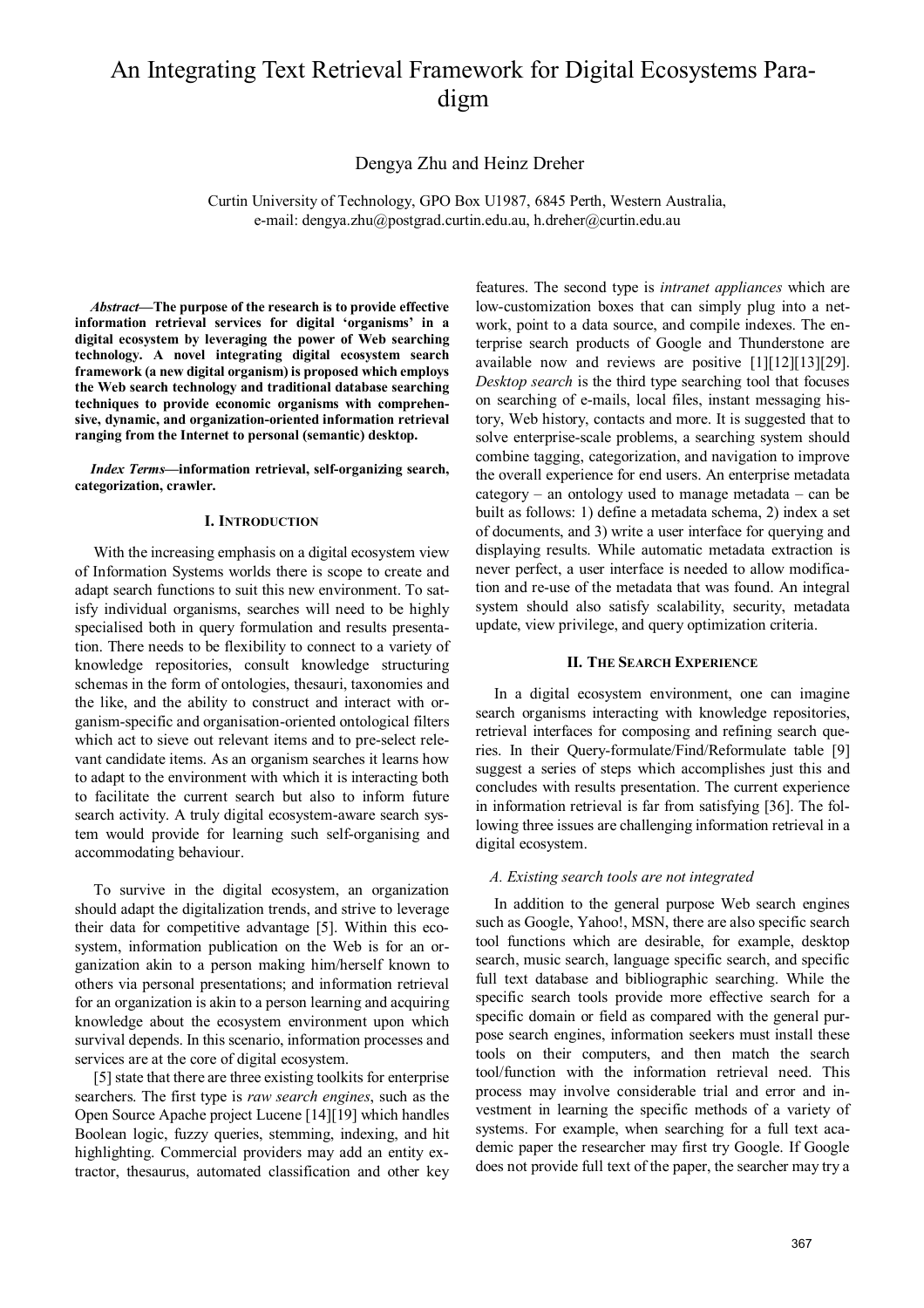specific full text database such as the ACM digital library, or a specific e-journal. Jumping from one search engine to another search tool and again to another tool is time consuming, disorientating, and can be discouraging. An integral search framework which combines all of the search tools can facilitate this situation.

# *B. Search results are not very well organized*

Another problem is the so called information overload [36]. General purpose search engines usually returns thousands, even millions, of search results in a plain list format which are ranked according to the syntactic similarities between query and indexed documents (Web pages) [3]. Although some search engines, such as Clusty.com (www.clusty.com) attempt to cluster the search results, the clustering algorithms are far from perfect. In digital ecosystem environments users naturally adapt to feedback: initial search results will generate interaction from users [9] to prompt another search based on the current search-query/search-result set refined by some further constraint information such as categorization, similarity modelling, and ontological filtering [9].

# *C. Search results are not personalized*

Most search engines and tools try to return and rank search results suitable for general purpose search; personalized search is not considered [11]. No matter what role a searcher has - a car salesman, an environmentalist, or a computer technician - if they use the same query "jaguar", they will get exactly the same search results. The salesman may be concerned only about the jaguar car; the environmentalist is seeking information about the animal; and the technician is thinking of using the Apple's Jaguar operating system. The quality of search results of general purpose search tools consequently needs to improve.

To address the above problems we propose an integrating



Fig. 1 A search framework in digital ecosystem

text retrieval framework.

# **III. AN INTEGRATING DIGITAL ECOSYSTEM SEARCH FRAMEWORK**

A novel integrating digital ecosystem search framework is proposed which leverages the power of Web search technology and traditional database and text repository searching techniques to provide organizations with comprehensive, dynamic, and organization-oriented information retrieval ranging from the Internet to personal desktop.

Fig 1 illustrates the proposed digital ecosystem search framework.

Components in this framework are described in the following sections.

### *A. Crawler*

"A crawler is a program that downloads and stores Web-pages, often for a Web search engine." [7] Alternative terms used for *crawler* are *robot*, *spider*, *worm*, *bot*, and *ant*. Many challenges are facing crawlers due to the huge size, complexity and rapid growth of the Web - page selection, importance, recency, and refresh issues. In addition to regular page refresh, crawlers in digital ecosystems should concentrate on the effectiveness of the crawl. Generally, a crawler starts off with an initial set of URLs which are placed in a queue where they may be prioritized. A URL is selected based on some ordering strategy, the crawler downloads the page, extracts URLs in the downloaded page, and puts the new URLs in the queue. This process is repeated until the crawler decides to stop [3] [7]. Prioritizing the URLs in the queue and setting the stop conditions are both related to estimating, or measuring the **relevance** of the URL content to the semantic need of the digital ecosystem. However, the relevance *per se* is an arguable topic [21][36].

One solution to this issue is divided into four stages as follows. The first stage is to keep an active URLs list which contains all necessary relevant Web-sites as determined by digital ecosystem users. This list is dynamic for it can be updated when a newly relevant URL is found.

The second stage is to use the list to initialize the crawling queue, download relevant Web-pages, and consequently build an initial relevant document repository. After downloading all the Web-pages in the list, URLs are extracted from the Web-pages. The Web-pages pointed to by the extracted URLs are also downloaded (second level Web-pages). Both the first level downloaded and second level downloaded Web-pages are the source of the initial document repository.

The third stage is to build the initial relevant document repository. Each downloaded Web-page is treated as a document, indexed, and stored in the retrieval framework.

The last stage is to index and filter the crawled Web-pages. The URLs are extracted from the second level Web-pages downloaded at stage 2. All the extracted URLs are formed into a new queue, and crawling is conducted based on this new queue with all Web-pages being downloaded from the URLs. However, it is highly possible not all the downloaded Web-pages at this stage are relevant to the searcher. For example, a mining corporation in Western Australia may have a link to Curtin University because graduates from Curtin University are working there. Some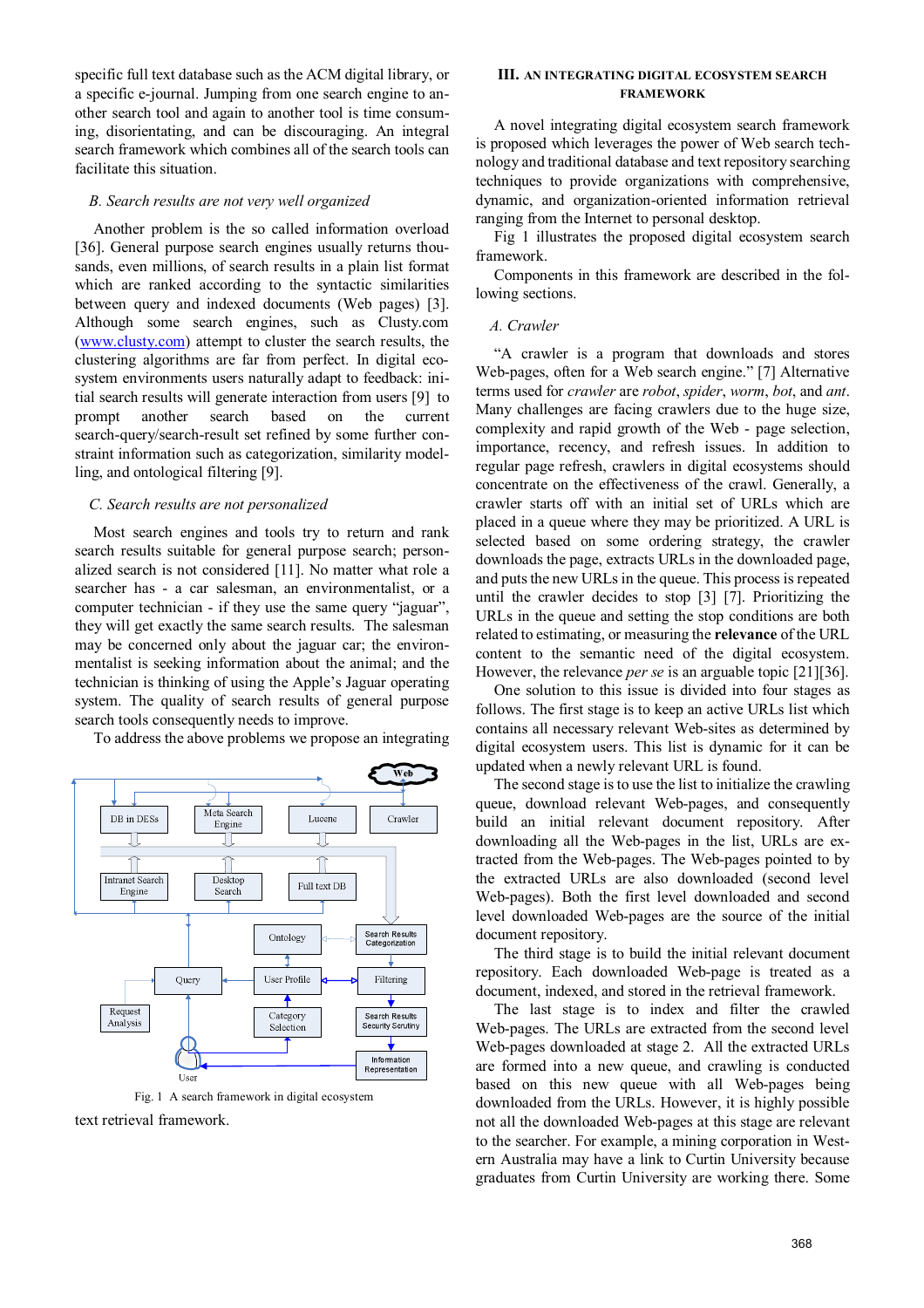Web-pages of Curtin University are also related to the mining industry; however, it is obvious that not all Web-pages of Curtin University are about mining industry. Therefore, each downloaded Web-page is filtered based on the relevance of the Web-page to the searcher.

Because the initial document repository is believed relevant to the searcher, it can be used to filter the new crawled Web-pages. As pointed out by [6], information filtering and information retrieval are actually two sides of the same coin. Several existing information modelling methods, such the Vector Space Model [30], Probabilistic Model [16], and text classification techniques [31] can be used to filter the crawled Web-pages.

# *B. Databases in Repurposing*

Existing database in an enterprise are usually managed by a Relational Database Management System (RDBMS), this type of application can be plugged into the search framework. Extracted metadata can also be managed by the RDBMS. Security sensitive data are also managed by the RDBMS which provides also security and audition management [32].

[5] suggest custom database information can be repurposed. For example, for a database holding metadata about thousands of multimedia files, an XML file configured database crawler can map columns (such as language, series, business unit, date, speakers, etc) in a table to values in an ontology by using ontology development tools such as Protégé (http://protege.stanford.edu/).

# *C. Desktop search*

As pointed out by [5], Google, Microsoft, Yahoo!, and other major players provide free downloaded desktop search solutions which enable searching of anything on one's computer almost instantaneously – as fast as one can type. As the data stored in personal computers increases to hundreds of gigabytes and beyond, desktop search will no doubt greatly improve the productivity of users in digital ecosystem environments. Powerful search tools providing relevant search-results will reduce the need for users to manually construct and maintain models of the knowledge they store on their desktop repositories. In place of these models acting as indexes to information, one will have dynamic integrated retrieval systems to act as an agent to return pointers or links to the desired information.

### *D. Full text DataBase Retrieval*

Full text database retrieval differs from database searching in which exact matching is necessary. Database retrieval languages (such as SQL) facilitate composing queries to find all objects which match clearly defined conditions like those defined in an algebraic expression; any mismatching among thousands of objects is thus an error. However, in a full text database retrieval system there is more tolerance for error. This is mainly because Information Retrieval (IR) usually deals with natural language text which is not always well structured, and could be semantically ambiguous [4].

Another difference between full text database retrieval and data retrieval is that a full text retrieval system is always trying to retrieve information about a subject or topic. To be effective in trying to satisfy the user information need, the full text retrieval system needs to 'interpret' the contents of the text objects in a collection and rank them according to a degree of relevance to the search term. This process of 'interpretation' involves extracting both syntactic and semantic aspects from the text objects, and using the extracted information to match the user information need. A full text database retrieval system concerns not only the syntactic interpretation of search terms and text objects, but also the relevance of an object to the user information need [4].

Both open source search engines, such as Lucene [19] and Xapian [33], and commercial systems such as Northern Light [24] are available for full text search. Lucene is seeing increasing use by third-party applications and we think it is appropriate to explore the use of Lucene in this digital ecosystem search framework.

# *E. Information Representation*

In the integrating digital ecosystems search framework, search results are obtained from traditional database search, full text database, intranet, Internet, and desktop searches all results being integrated into one coherent information representation.

Users of the integral DES search framework should be able to choose which data sources are to be used in the retrieval. One user may only be interested in search results from their Management Information System (MIS) system, another may need Web information from meta-search engines, while a third user may retrieve information from an intranet, and yet another user may need information from both intranet and Internet. The integrating digital ecosystem search framework needs to permit users to set the search scope and thus provide the flexibility to access data sources to satisfy their needs.

To deal with the huge number of search results returned from meta-search engines or intranet search engine, results categorization based on a domain ontology is one approach to meaningfully represent the search results [36]. Some ([17] [23]) use *Yahoo! Directory* as a lightweight ontology to classify search results. Northern Light search engine [24] provides *Custom Folders* to organize search results. The folders are automatically created according to the four dimensions: subject; source; type; and language. The first one is *subject folders* that use a hierarchy of over 200,000 subject terms created by the librarians on Northern Light's staff. Northern Light uses page based word occurrences, matching the occurrences of keywords to the subject dimension. It does not reliably identify the subject of all Web-pages, but rather is a rough approximation. *Source folders* can be one specific publication. This dimension is only available for search results from the special collections database (e.g., commercial sites, personal Web-pages, magazines, encyclopaedias, databases). The third dimension is the *type folders.* Examples of this kind of folder are press releases, product, reviews, and resumes. The last dimension is *language folders*. There is no global information provided about the category structure or about the distribution of search results across categories [2] [10] [25]. Each folder is a one or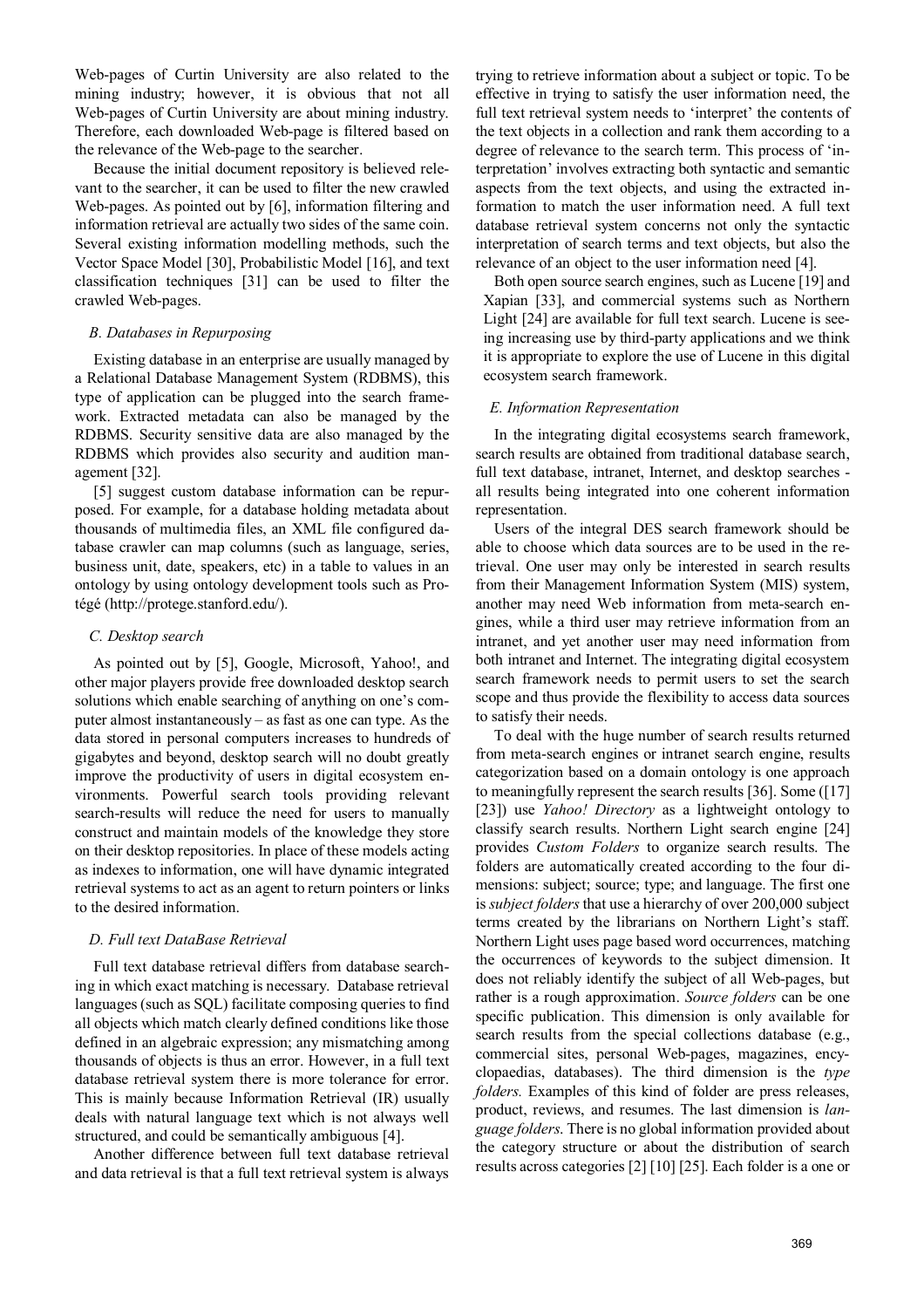two word label, and documents that contain the label are organized under the label. Northern Light does not reveal the approach used to create the folders [35].

To create an easily understood, concise knowledge skeleton, we have found that *Yahoo! Directory* or Open Directory Project (ODP) [26] may be too broad to suit the specific digital ecosystem. [5] suggest using the ontology facets (role restrictions of the properties of an ontology) to classify search results. In this research, however, a lightweight ontology which combines the *Yahoo! Directory* or the *ODP* with the user-organization ontology is proposed, and each of the categories in this lightweight ontology should also have a description facet which manifests the semantic interpretation of the category, and according to which the search results can thus be classified automatically. When a specific category is selected by a user, the search results will be filtered based on the selected category [36]. An example user interface is shown in Fig 2.

### *F. Intranet Search Engine*

Information now accessible in most intranets is increasing dramatically, and searching information in the intranet is somewhat of a daunting task. This issue has been addressed by search tool development companies such as Google and



Fig. 2 A sample user interface in digital ecosystem search framework

Thunderstone. [5] indicate intranet search tools are low-customization boxes that one can simply plug into an intranet, point to a data source, and let indexing proceed in background mode. However, depending on the ranking algorithms used by the vendor, the performance of these Intranet Search Engines differs dramatically. ISYS Search Software [15] suggest before deployment of an intranet search engine, issues such as objectives, data source and file type, technology environment, features, installation and maintenance, pricing structure and vendor credentials should be considered carefully.

# *G. Lucene*

Lucene is a cross-platform, high-performance, full-featured text database search engine [14] which can be employed in the integrating search framework of digital ecosystems. Lucene is a free text indexing and searching API written in Java, and ports are also available in Perl, Python, C++, MS .Net, Ruby, and so on. It is a member of the Apache Jakarta family (http://jakarta.apache.org/) of projects, licensed under the liberal Apache Software License (http://www.apache.org/foundation/licence-FAQ.html).

Lucene is composed of two main independent parts: text indexing; and text searching, although indexing inherently affects searching outcomes [14].

# *H. Meta-search engine*

The digital ecosystem search framework should also include a meta-search engine. [20] define meta-search engine as "a system that provides unified access to multiple existing search engines." [4] and [20] point out that the introduction of meta-search engine is mainly based on the reasons of: single search engine's processing power may not scale to the tremendous increase and virtually unlimited amount of data; it is difficult or even impossible for a single search engine to gather all the data on the Web and keep it up to date; and some "deep web" may not allow their documents to be crawled by external websites, but allow their documents to be accessed by their search engine only. These reasons are also applicable to our need here, the integrating search framework suitable for digital ecosystem users.

Fig. 3 illustrates a conceptual architecture of a meta-search engine. Users' queries are first analyzed and a set of suitable databases (coupled with search engines) are selected by the *database selector*. *Document selector* decides either the number of documents that should be retrieved from the component search engines, or a local simi-



Fig. 3 Meta-search engine structure[20]

larity threshold is used to limit the documents retrieved from the component search engine. *Query dispatcher* establishes a connection with the server of each selected search engine and passes the query to it. The returned search results from selected component search engines are merged by *results manager,* which combines all the results into a single ranked list and renders it to the user [20]; in this research, the *Search Results Categorization* component (Fig. 1).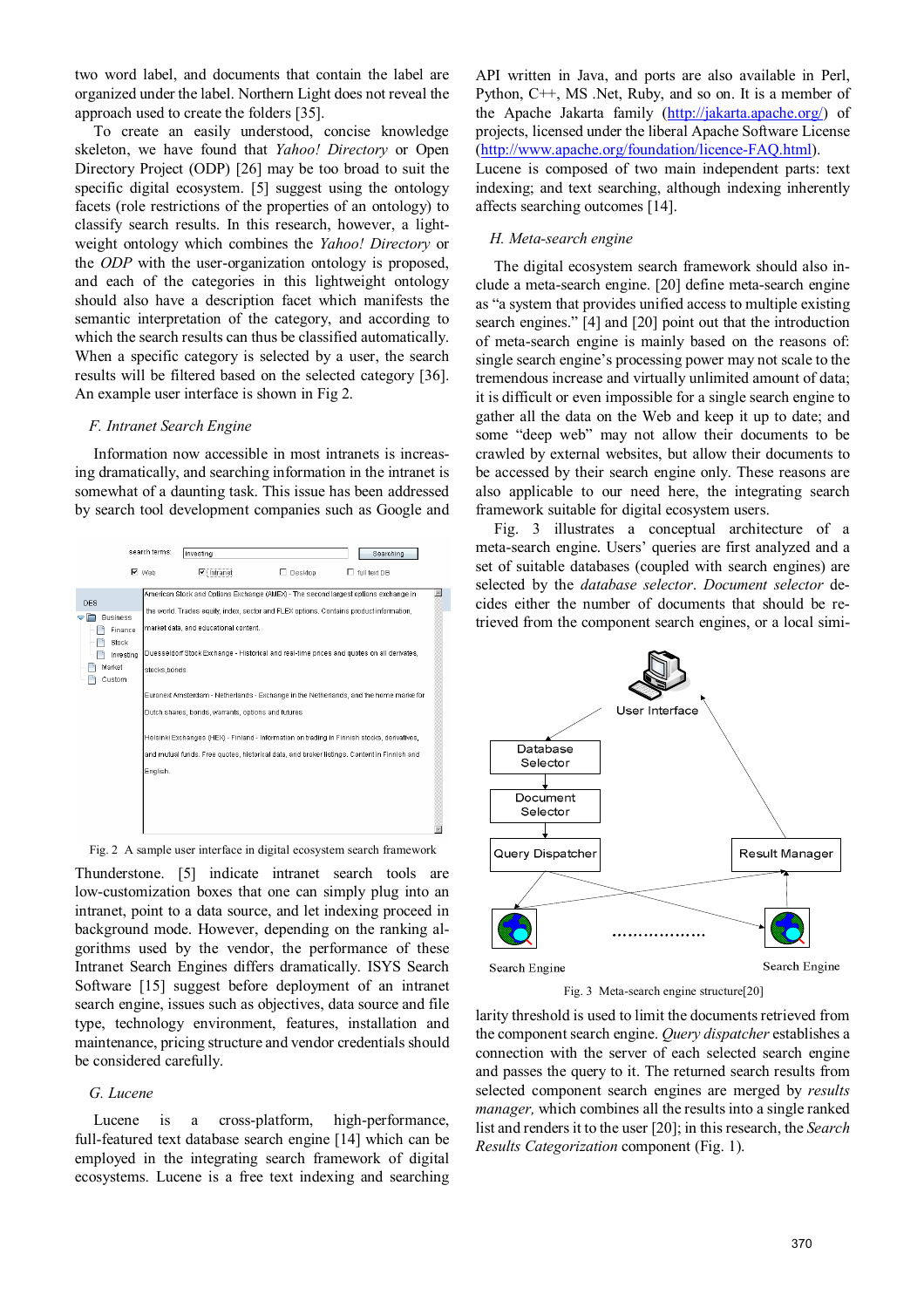# *I. Lightweight ontology*

[5] propose an enterprise metadata catalogue to benefit business applications. A metadata schema is first defined which may include the date, author, subject, and keywords of documents and so on. Metadata can be extracted from documents by using tools such as entity extractor which extract entity names. It can also be extracted from custom database and applications such as Microsoft SharePoint.

To improve search effectiveness, a lightweight ontology as mentioned in section *E. Information Representation* above, is also needed in the digital ecosystem search framework. This lightweight ontology serves as an hierarchical knowledge structure according to which search results can be categorized [36]. Based on user selection, search results are also filtered and only search results classified under this category are presented to the user. Our recent initial trials have demonstrated the use of lightweight ontology to categorize and filter search results can improve performance of search engines - more than 23% precision improvement can be obtained [36].

# *J. Personalization and user profile*

Personalized information retrieval concerns not only retrieving syntactically relevant information, but also a user's information consumption pattern, searching strategies, application used and the nature of the information, as indicated by [28]. User profile is the core in personalization searching, although there is no agreement on what a user profile should include at the present. [11] indicate a user profile is a reference ontology in which each concept has a weight indicating the user's interest in that concept. [28] use information space of the ODP to represent the user model. [8] propose a user model which combines two proposed standard learner profiles: IEEE Personal and Private Information (PAPI) [27]; and IMS Learner Information Project (LIP)[18]; to express the features of a user. In the digital ecosystem search framework, the latter user profile is preferred as this emphasises the facilitation of information flow between computational systems.

# *K. Query and request analysis*

According to [4], query is "the expression of the user information need in the input language provided by the information system. The most common type of input language simply allows the specification of keywords and of a few Boolean connectives." This means that a query comes from a user's *information needs*. As stated by [20][22], when a user has a problem, or an aim to achieve, the users is in a "problematic situation" that needs information for resolution or solution. The user perceives the problem and builds a mental, *Information Need*, to implicitly represent the problematic situation. The user then expresses the information need in a *request*, an expression of the information need in a human language, usually in natural language. The request must be translated into a *query*, a form understandable by an information retrieval system in a "system" language, such as that based on Boolean logic or in an iterative process as suggested by [9].

As stated by [28], query augmentation and result proc-

essing are two primary usage of user profile. In the DES search framework, when a user submits a query, the information in the user profile is used to refine or add other terms to the submitted query by comparing the query with the contextual information in the user profile.

# *L. Filtering*

Another usage of the user profile is search results filtering. Based on the pre-built user profile, search results are compared with the features in the profile; they are re-ranked [11] and then only search results having similar features described by the user profile are presented to the user [36]. Other search results will be filtered out. Traditional IR model, such as VSM and probabilistic model can be used for this purpose. Text categorization techniques [31] can also serve this intent.

#### *M. Search results categorization*

Text categorization is the problem of automatically assigning predefined categories to free text documents [34]. [23] uses *Yahoo! Directory* as an automatic Web-page classifier, for each of the top level *Yahoo! Directory*, a separate Naive Bayesian classifier being constructed and trained for both positive and negative examples. [17] use tf-idf weighting scheme and probabilistic retrieval model to classify web documents under the hierarchical structure of *Yahoo! Directory*. A comprehensive review of machine learning technology in text classification is presented by [31].

In digital ecosystems environments, search results are categorized based on the lightweight ontology as discussed previously. Categorization techniques are available as discussed by [31].

# *N. Search results security scrutiny*

This component performs a search results security scrutiny task which concerns "who is allowed to update a piece of metadata and who is allowed to view a particular piece of metadata about a document (or know that the document exists at all)"  $[5]$ .

# **IV. ADAPTATION AND SELF ORGANISING BEHAVIOUR**

In a digital ecosystem environment, adaptation and feedback are a natural part of all transactions. User search behaviour is thus interactive and permits stepwise or incremental refinement of the search query [9]. Refining the query in parallel with results categorization and subsequent filtering, helps assure superior search outcomes. The actions and decisions made during an interactive search session, for example, the category selection action, provide input to user profile construction and specialised ontology development and can be used in future search scenarios to both speed up the finding of relevant documents and limit the scope of search target repositories. Such self-organising behaviour is characteristic of the digital ecosystems paradigm.

#### **V. FUTURE WORK**

Part of the framework has been constructed and trialed